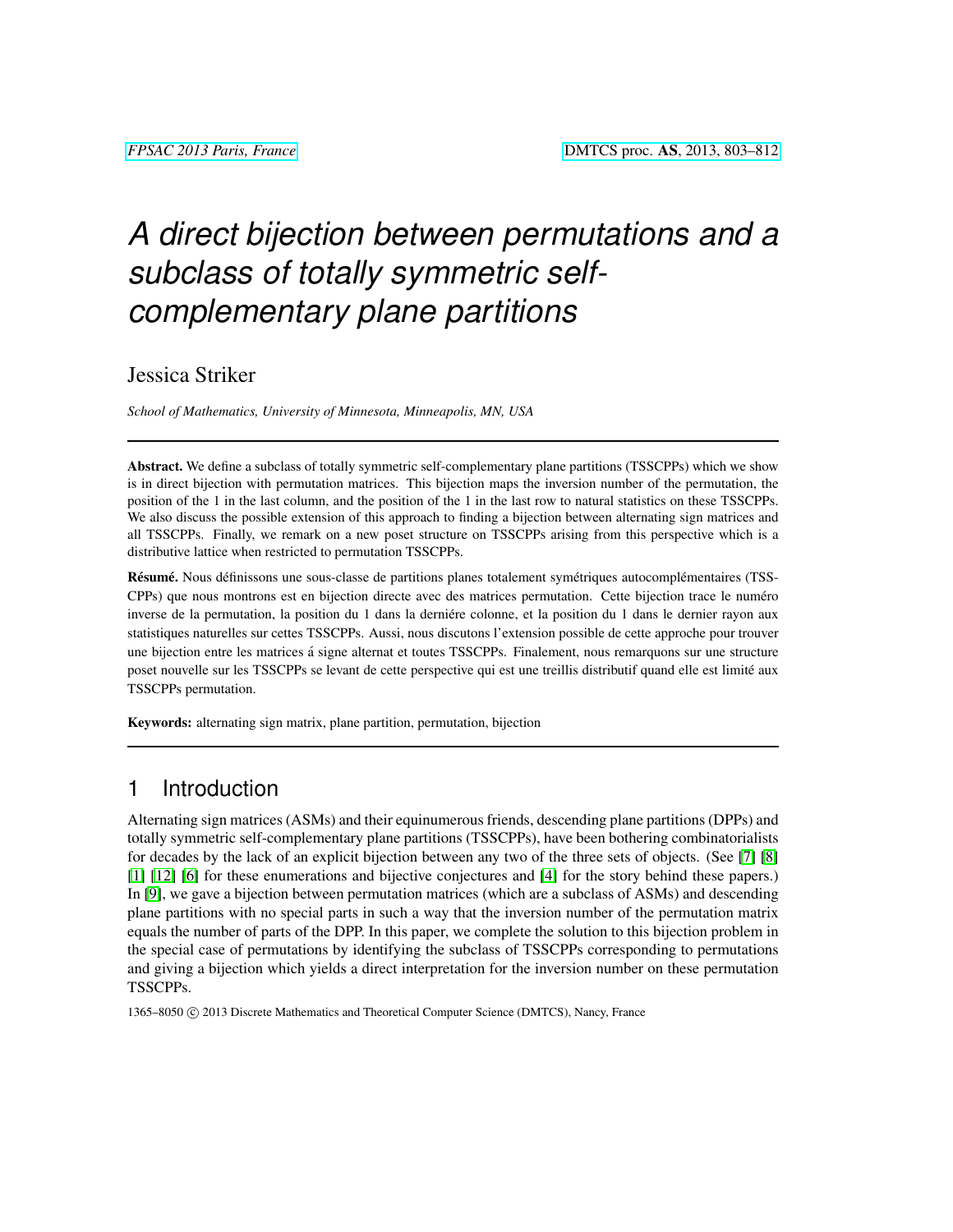In Section [2,](#page-1-0) we define TSSCPPs and ASMs and give bijections within their respective families. We recall the standard bijection from ASMs to monotone triangles. We then outline a known bijection from TSSCPPs to non-intersecting lattice paths and then transform these to new objects we call *boolean triangles*.

In Section [3,](#page-4-0) we identify the permutation subclass of TSSCPPs in terms of the boolean triangles of Section [2.](#page-1-0) We use this characterization to present a direct bijection between this subclass of TSSCPPs and permutation matrices. This bijection gives a natural interpretation on the TSSCPP for the inversions of the permutation as well as the positions of the 1's in the bottom row and last column of the permutation matrix.

It is not obvious how to extend this bijection to all ASMs and TSSCPPs. No one knows statistics on TSSCPPs with distributions corresponding to the inversion number or the number of −1's in an ASM. In Section [4,](#page-5-0) we discuss the outlook of the general bijection problem and compare the bijection of this paper with another recent bijection of Biane and Cheballah [\[3\]](#page-8-7).

Finally, in Section [5](#page-6-0) we make some remarks about a new partial order on TSSCPPs obtained via boolean triangles, which reduces in the permutation case to the distributive lattice which is the product of chains of lengths  $2, 3, \ldots, n$ .

# <span id="page-1-0"></span>2 The objects and their alter egos: ASMs & monotone triangles, TSSCPPs & non-intersecting lattice paths / boolean triangles

We first define ASMs and recall the standard bijection to monotone triangles. We then define TSSCPPs and give bijections with non-intersecting lattice paths and new objects we call boolean triangles. Then in the next section, we give a bijection from permutation ASMs to permutation TSSCPPs via these intermediary objects.

Definition 1 *An* alternating sign matrix *(ASM) is a square matrix with entries 0, 1, or* −1 *whose rows and columns each sum to 1 and such that the nonzero entries in each row and column alternate in sign.*

|  |  |  |  |  |  |  |  |  | $\left(\begin{array}{rrr}1&0&0\\0&1&0\\0&0&1\end{array}\right)\left(\begin{array}{rrr}1&0&0\\0&0&1\\0&1&0\end{array}\right) \left(\begin{array}{rrr}0&1&0\\1&0&0\\0&0&1\end{array}\right) \left(\begin{array}{rrr}0&1&0\\1&-1&1\\0&1&0\end{array}\right) \left(\begin{array}{rrr}0&1&0\\0&0&1\\1&0&0\end{array}\right) \left(\begin{array}{rrr}0&0&1\\1&0&0\\0&1&0\end{array}\right) \left(\begin{array}{rrr}0&0&1\\$ |  |  |  |  |
|--|--|--|--|--|--|--|--|--|-----------------------------------------------------------------------------------------------------------------------------------------------------------------------------------------------------------------------------------------------------------------------------------------------------------------------------------------------------------------------------------------------------------------------|--|--|--|--|
|  |  |  |  |  |  |  |  |  |                                                                                                                                                                                                                                                                                                                                                                                                                       |  |  |  |  |
|  |  |  |  |  |  |  |  |  |                                                                                                                                                                                                                                                                                                                                                                                                                       |  |  |  |  |

#### <span id="page-1-1"></span>Fig. 1: The seven  $3 \times 3$  ASMs.

See Figure [1](#page-1-1) for the seven  $3 \times 3$  ASMs. It is clear that the alternating sign matrices with no  $-1$  entries are the permutation matrices.

Alternating sign matrices are known to be in bijection with monotone triangles, which are certain semistandard Young tableaux (that are also strict Gelfand-Tsetlin patterns). See Figure [2.](#page-2-0)

Definition 2 *A* monotone triangle *of order* n *is a triangular arrays of integers with* i *integers in row* i *for all*  $1 \leq i \leq n$ , bottom row  $1 \leq 3 \cdots n$ , and integer entries  $a_{i,j}$  for  $1 \leq i \leq n$ ,  $n-i \leq j \leq n-1$  such *that*  $a_{i,j-1} \le a_{i-1,j} \le a_{i,j}$  *and*  $a_{i,j} < a_{i,j+1}$ *.* 

It is well-known that monotone triangles of order n are in bijection with  $n \times n$  alternating sign matrices via the following map [\[4\]](#page-8-5). For each row of the ASM note which columns have a partial sum (from the top) of 1 in that row. Record the numbers of the columns in which this occurs in increasing order. This process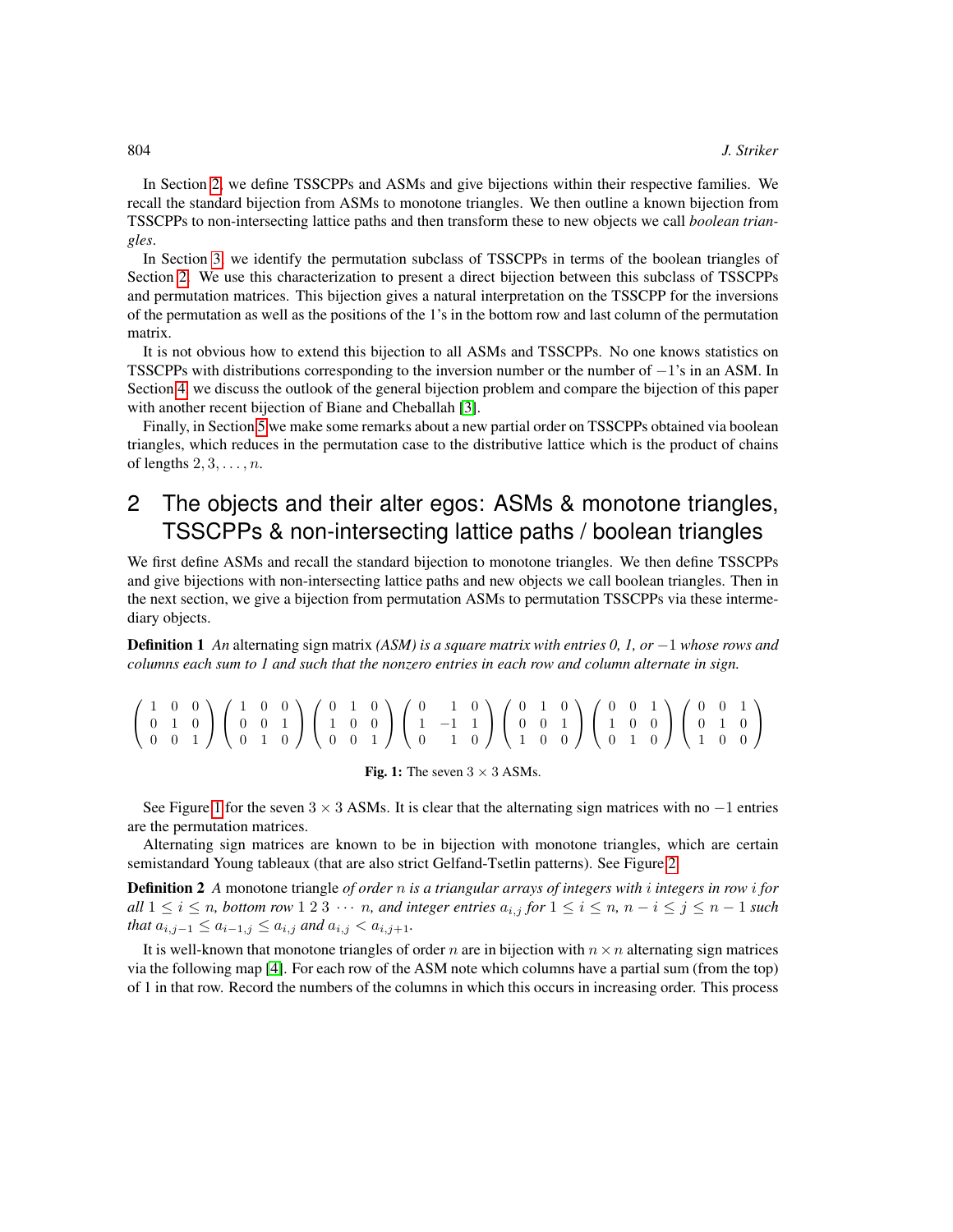| $\begin{array}{ccccccccccccccccc}\n1 & 1 & 1 & 2 & 2 & 2 & 3 & 3\n\end{array}$                              |  |  |  |  |  |  |  |  |  |  |  |  |  |  |  |  |  |
|-------------------------------------------------------------------------------------------------------------|--|--|--|--|--|--|--|--|--|--|--|--|--|--|--|--|--|
| $1 \quad 2 \quad 1 \quad 3 \quad 1 \quad 2 \quad 1 \quad 3 \quad 2 \quad 3 \quad 1 \quad 3 \quad 2 \quad 3$ |  |  |  |  |  |  |  |  |  |  |  |  |  |  |  |  |  |
| 1 2 3 1 2 3 1 2 3 1 2 3 1 2 3 1 2 3 1 2 3 1                                                                 |  |  |  |  |  |  |  |  |  |  |  |  |  |  |  |  |  |

<span id="page-2-0"></span>Fig. 2: The seven monotone triangles of order 3, listed in order corresponding to Figure [1.](#page-1-1)

yields a monotone triangle of order n. Note that entries  $a_{i,j}$  in the monotone triangle satisfying the strict diagonal inequalities  $a_{i,j-1} < a_{i-1,j} < a_{i,j}$  are in bijection with the -1 entries of the corresponding ASM. Also, recall that the *inversion number* of an ASM A is defined as  $I(A) = \sum A_{ij}A_{k\ell}$  where the sum is over all i, j, k,  $\ell$  such that  $i > k$  and  $j < \ell$ . This definition extends the usual notion of inversion in a permutation matrix.

We now define plane partitions.

Definition 3 *A* plane partition *is a two dimensional array of positive integers which weakly decreases across rows from left to right and down columns.*

We can visualize a plane partition as a stack of unit cubes pushed up against the corner of a room. If we identify the corner of the room with the origin and the room with the positive orthant, then denote each unit cube by its coordinates in  $\mathbb{N}^3$ , we obtain the following equivalent definition. A plane partition  $\pi$  is a finite set of positive integer lattice points  $(i, j, k)$  such that if  $(i, j, k) \in \pi$  and  $1 \leq i' \leq i, 1 \leq j' \leq j$ , and  $1 \leq k' \leq k$  then  $(i', j', k') \in \pi$ . A plane partition is *totally symmetric* if whenever  $(i, j, k) \in \pi$  then all six permutations of  $(i, j, k)$  are also in  $\pi$ .

**Definition 4** *A* totally symmetric self–complementary plane partition *(TSSCPP) inside a*  $2n \times 2n \times 2n$ *box is a totally symmetric plane partition which is equal to its complement, that is, the collection of empty cubes in the box is of the same shape as the collection of cubes in the plane partition itself.*

| 6 6 6               |  | 3 3 3 |     |                   |                          |                |                | 6 6 6               | 4 3 3       |             |                          |                |                |                 |                     |             | 6 6 6 4 3 3    |                 |                |                     |                | 6              |                 |    | 6 6 5 5 3      |                |  |
|---------------------|--|-------|-----|-------------------|--------------------------|----------------|----------------|---------------------|-------------|-------------|--------------------------|----------------|----------------|-----------------|---------------------|-------------|----------------|-----------------|----------------|---------------------|----------------|----------------|-----------------|----|----------------|----------------|--|
| 6 6 6               |  | - 3   |     | 3 3               |                          |                |                |                     | 6 6 5 3 3 2 |             |                          |                |                |                 |                     |             | 6 6 5 4        | 3 3             |                |                     |                |                |                 |    | 6 5 5 4        | 3 1            |  |
| $6\quad 6\quad 6$   |  | -3    |     | $3 \quad 3$       |                          |                |                |                     | 6 6 6 3     |             | 3 3                      |                |                |                 |                     |             | 6 6 4 3        | 2 2             |                |                     |                |                |                 |    | 6 5 4 3        | 2 1            |  |
| $3 \quad 3 \quad 3$ |  |       |     |                   |                          |                | 4              | $3 \quad 3$         | - 1         |             |                          |                |                | $4\overline{ }$ |                     | $4 \quad 3$ | $\overline{2}$ |                 |                |                     |                | 5 <sup>5</sup> | 4               | -3 | $\overline{2}$ | -1             |  |
| $3 \quad 3 \quad 3$ |  |       |     |                   |                          |                |                | $3 \quad 3 \quad 3$ |             |             |                          |                |                |                 | $3 \quad 3 \quad 2$ |             |                |                 |                |                     |                |                | $5 \t3 \t2 \t1$ |    |                | $\overline{1}$ |  |
| $3 \quad 3 \quad 3$ |  |       |     |                   |                          |                |                | $3 \quad 3 \quad 2$ |             |             |                          |                |                |                 | $3 \quad 3 \quad 2$ |             |                |                 |                |                     |                |                | 3 1 1           |    |                |                |  |
|                     |  |       |     |                   |                          |                |                |                     |             |             |                          |                |                |                 |                     |             |                |                 |                |                     |                |                |                 |    |                |                |  |
|                     |  |       |     |                   | 6 6 6 5 5 3              |                |                |                     |             |             |                          |                |                |                 | 6 6 6 5 4 3         |             |                |                 |                |                     |                |                | 6 6 6 5 4 3     |    |                |                |  |
|                     |  |       |     |                   | $6\quad 5\quad 5\quad 3$ |                | -3             | $\overline{1}$      |             |             |                          |                |                |                 | 6 6 5 3 3 2         |             |                |                 |                | 6 6 5 4             |                |                | 3 2             |    |                |                |  |
|                     |  |       |     |                   | $6\quad 5\quad 5\quad 3$ |                | -3             | $\overline{1}$      |             |             | $6\quad 5\quad 5\quad 3$ |                |                |                 | 3 1                 |             |                |                 |                | 6 5 4 3             |                |                | 2 1             |    |                |                |  |
|                     |  |       |     |                   | 5 3 3 1                  |                | $\overline{1}$ |                     |             |             | 5 3 3 1                  |                |                | $\overline{1}$  |                     |             |                | $5 -$           |                | $4 \quad 3 \quad 2$ |                | $\overline{1}$ |                 |    |                |                |  |
|                     |  |       |     | $5\quad 3\quad 3$ |                          | $\overline{1}$ | $\overline{1}$ |                     |             | 4           | $3 \quad 3$              |                | $\overline{1}$ |                 |                     |             |                | $4\overline{ }$ | 3 2            |                     | $\overline{1}$ |                |                 |    |                |                |  |
|                     |  |       | 3 1 |                   | $\overline{1}$           |                |                |                     |             | $3 \quad 2$ |                          | $\overline{1}$ |                |                 |                     |             |                | $3 -$           | $\overline{2}$ | $\overline{1}$      |                |                |                 |    |                |                |  |

<span id="page-2-1"></span>Fig. 3: TSSCPPs inside a  $6 \times 6 \times 6$  box

See Figure [3](#page-2-1) for the seven TSSCPPs of order 3.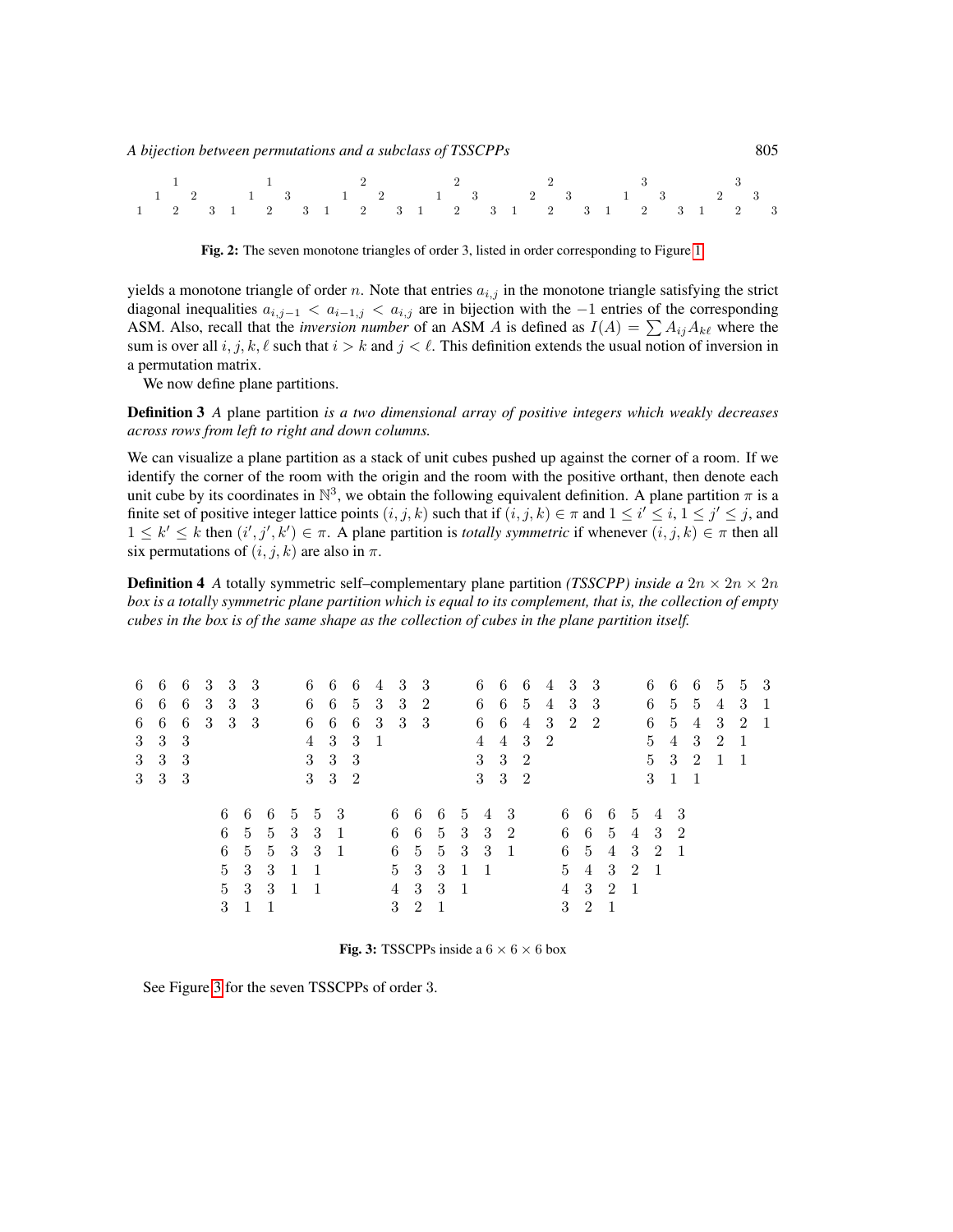In [\[5\]](#page-8-8), Di Francesco gives a bijection from TSSCPPs of order  $n$  to a collection of nonintersecting lattice paths. The bijection proceeds by taking a fundamental domain of the TSSCPP, and instead of reading the number of boxes in each stack, one looks at the paths going alongside those boxes. This yields a collection of nonintersecting paths with two types of steps. With a slight further deformation, he obtains that the following objects are in bijection with TSSCPPs. See Figure [4.](#page-3-0)

**Proposition 5 (Di Francesco)** *Totally symmetric self-complementary plane partitions inside a*  $2n \times 2n \times$ 2n box are in bijection with nonintersecting lattice paths (NILP) starting at  $(i, -i)$ ,  $i = 1, 2, \ldots, n - 1$ , and ending at positive integer points on the x-axis of the form  $(r_i, 0)$ ,  $i = 1, 2, \ldots, n - 1$ , making only *vertical steps*  $(0, 1)$  *or diagonal steps*  $(1, 1)$ *.* 



<span id="page-3-0"></span>Fig. 4: The seven TSSCPP NILP of order 3.

In [\[5\]](#page-8-8), Di Francesco uses the Lindström-Gessel-Viennot formula for counting nonintersecting lattice paths via a determinant evaluation to give an expression for the generating function of TSSCPPs with a weight of  $\tau$  per vertical step. We will show that when restricted to permutation TSSCPPs, this weight corresponds to the inversion number of the permutation. Note that the distribution of the number of vertical steps in all TSSCPP NILPs does not correspond to the inversion number distribution on ASMs.

With another slight deformation, we obtain a tableaux version of these NILPs. See Figures [5](#page-3-1) and [6.](#page-4-1)

**Definition 6** *A* boolean triangle *of order n is a triangular integer array*  $\{b_{i,j}\}$  *for*  $1 \leq i \leq n-1$ *,*  $n - i \leq j \leq n - 1$  *with entries in*  $\{0, 1\}$  *such that the diagonal partial sums satisfy* 

<span id="page-3-2"></span>
$$
1 + \sum_{i=j+1}^{i'} b_{i,n-j-1} \ge \sum_{i=j}^{i'} b_{i,n-j}.
$$
 (1)

$$
b_{1,n-1} \t b_{2,n-2} \t b_{3,n-3} \t b_{3,n-2} \t b_{3,n-1}
$$
  
 
$$
\vdots \t b_{n-1,1} \t b_{n-1,2} \t \cdots \t b_{n-1,n-2} \t b_{n-1,n-1}
$$

<span id="page-3-1"></span>Fig. 5: A generic boolean triangle

**Proposition 7** *Boolean triangles of order n are in bijection with TSSCPPs inside a*  $2n \times 2n \times 2n$  *box.* 

**Proof:** The bijection proceeds by replacing each vertical step of the NILP with a 1 and each diagonal step with a 0 and vertically reflecting the array. The inequality on the partial sums is equivalent to the condition that the lattice paths are nonintersecting.  $\Box$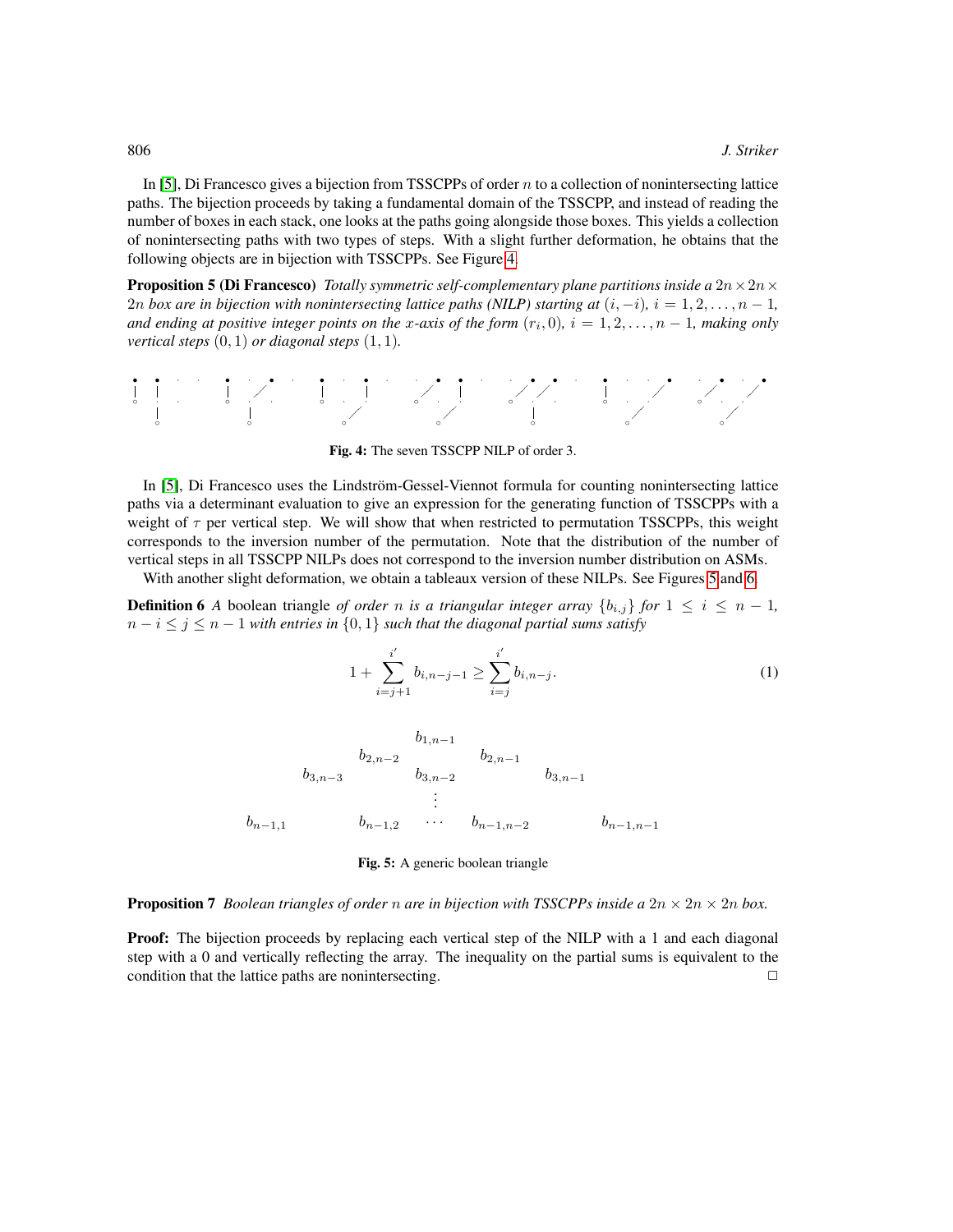|  |  |  | A bijection between permutations and a subclass of TSSCPPs |                                                            |  |  |  |
|--|--|--|------------------------------------------------------------|------------------------------------------------------------|--|--|--|
|  |  |  |                                                            | $\begin{array}{ccccccc} 1 & 1 & 0 & 0 & 1 & 0 \end{array}$ |  |  |  |
|  |  |  |                                                            | 1 1 1 0 1 1 0 1 0 0 1 0 0 0                                |  |  |  |

<span id="page-4-1"></span>Fig. 6: The seven TSSCPP boolean triangles of order 3, listed in order corresponding to Figure [4](#page-3-0) (and Figure [2](#page-2-0) via the bijection of Theorem [9\)](#page-4-2).

### <span id="page-4-0"></span>3 A bijection on permutations

In this section, we give a bijection between  $n \times n$  permutation matrices and a subclass of totally symmetric self-complementary plane partitions inside a  $2n \times 2n \times 2n$  box, preserving the inversion number statistic and two boundary statistics. First, we identify the permutation subclass of TSSCPPs.

Definition 8 *Let* permutation TSSCPPs *of order* n *be all TSSCPPs of order* n *whose corresponding boolean triangles have weakly decreasing rows. (In the NILP picture, each row has some number of vertical steps followed by some number of diagonal steps.)*

It is easy to see that there are  $n!$  permutation TSSCPPs. The condition on the boolean triangle that the rows be weakly decreasing means that all the 1's must be left-justified, thus the defining partial sum inequality [\(1\)](#page-3-2) is never violated. To construct a permutation TSSCPP, freely choose any number of leftjustified 1's in each row of the boolean triangle and the rest zeros; there are  $i + 1$  choices for row i, and the choices are all independent.

We are now ready to state and prove our main theorem.

<span id="page-4-2"></span>**Theorem 9** *There is a natural, statistic-preserving bijection between*  $n \times n$  *permutation matrices with inversion number* p whose 1 in the last row is in column  $k$  and whose 1 in the last column is in row  $\ell$ *and permutation TSSCPPs of order* n *with* p *zeros in the boolean triangle, exactly* n − k *of which are contained in the last row, and for which the lowest 1 in diagonal*  $n - 1$  *is in row*  $\ell - 1$ *.* 

**Proof:** We first describe the bijection map. An example of this bijection is shown in Figure [7.](#page-5-1)

Begin with a permutation TSSCPP of order n. Consider its associated boolean triangle  $b = \{b_{i,j}\}\$ for  $1 \leq i \leq n-1, n-i \leq j \leq n-1$ . Define  $a = \{a_{i,j}\}$  for  $1 \leq i \leq n, n-i \leq j \leq n-1$  as follows:  $a_{n,j} = j + 1$  and for  $i < n$ ,  $a_{i,j} = a_{i+1,j}$  if  $b_{i,j} = 0$  and  $a_{i,j} = a_{i+1,j-1}$  if  $b_{i,j} = 1$ . We claim a is a monotone triangle. Clearly  $a_{i,j-1} \le a_{i-1,j} \le a_{i,j}$ . Also,  $a_{i,j} < a_{i,j+1}$ , since if  $a_{i,j} = a_{i,j+1}$ , then  $a_{i,j} = a_{i+1,j}$  and  $a_{i,j+1} = a_{i+1,j+1}$  so that we would need  $b_{i,j} = 0$  and  $b_{i,j+1} = 1$ . This contradicts the fact that the rows of permutation boolean triangles must weakly decrease. Furthermore,  $a$  is a monotone triangle with no  $-1$ 's in the corresponding ASM, since each entry is defined to be equal to one of it's diagonal neighbors in the row below. This process is clearly invertible.

We now show that this map takes a permutation TSSCPP boolean triangle with  $p$  zeros to a permutation matrix with  $p$  inversions. Recall that the inversion number of any ASM  $\Lambda$  (with the matrix entry in row  $i$ and column j denoted  $A_{ij}$ ) is defined as  $I(A) = \sum A_{ij} A_{k\ell}$  where the sum is over all  $i, j, k, \ell$  such that  $i > k$  and  $j < \ell$ . This definition extends the usual notion of inversion in a permutation matrix. In [\[10\]](#page-8-9) we found that  $I(A)$  satisfies  $I(A) = E(A) + N(A)$ , where  $N(A)$  is the number of  $-1$ 's in A and  $E(A)$ is the number of entries in the monotone triangle equal to their southeast diagonal neighbor (entries  $a_{i,j}$ satisfying  $a_{i,j} = a_{i+1,j}$ ). Since in our case,  $N(A) = 0$  and  $E(A)$  equals the number of zeros in the corresponding TSSCPP boolean triangle, we have that  $I(A)$  equals the number of zeros in b.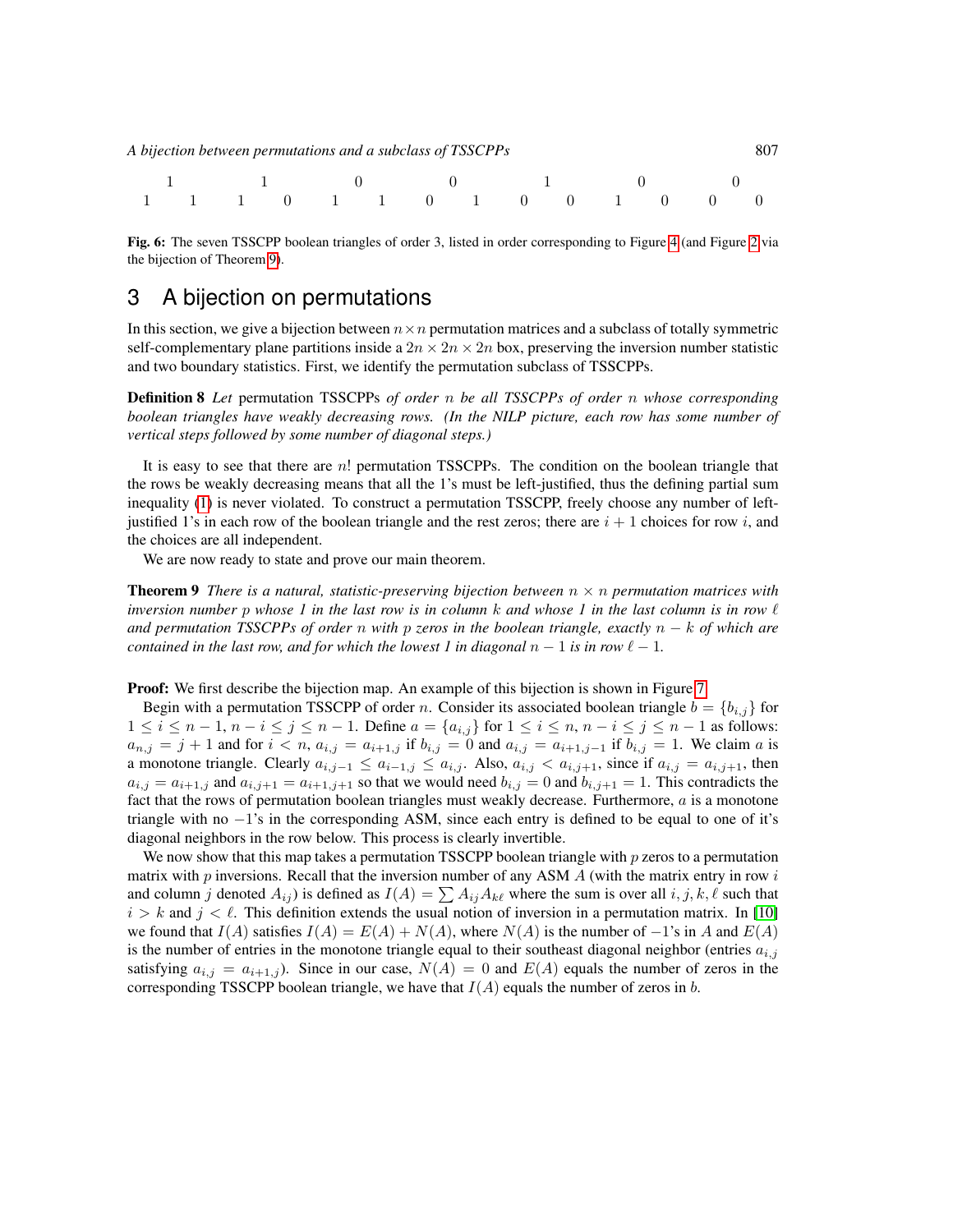808 *J. Striker*



<span id="page-5-1"></span>Fig. 7: An example of the bijection. The bold entries in the monotone triangle are the entries equal to their southeast diagonal neighbor. These are exactly the diagonal steps of the TSSCPP. Note that the matrix on the right represents the permutation 463512 which has 11 inversions. These inversions correspond to the 11 diagonal steps of the TSSCPP on the left.

We can see that the zeros of b correspond to permutation inversions directly by noting that to convert from the monotone triangle representation of a permutation to a usual permutation  $\sigma$  such that  $i \to \sigma(i)$ , we set  $\sigma(i)$  equal to the unique new entry in row i of the monotone triangle. Thus for each entry of the monotone triangle  $a_{i,j}$  such that  $a_{i,j} = a_{i+1,j}$ , there will be an inversion in the permutation between  $a_{i,j}$ and  $\sigma(i+1)$ . This is because  $a_{i,j} = \sigma(k)$  for some  $k \leq i$  and  $\sigma(k) = a_{i,j} > \sigma(i)$ . These entries  $a_{i,j}$  such that  $a_{i,j} = a_{i+1,j}$  correspond exactly to zeros in row i of the boolean triangle b. Thus if a permutation TSSCPP has  $p$  zeros in its boolean triangle, its corresponding permutation will have  $p$  inversions.

Also, observe that if the number of zeros in the last row of the boolean triangle is  $k$ , then the 1 in the bottom row of the permutation matrix will be in column  $n - k$ . So the missing number in the penultimate monotone triangle row shows where the last row of the boolean triangle transitions from ones to zeros. So by the bijection between monotone triangles and ASMs, the 1 in the last row of A is in column  $n - k$ .

Finally, if the lowest 1 in diagonal  $n - 1$  of the boolean triangle is in row  $\ell - 1$ , this means that the entries  $\{a_{i,n-1}\}$  for  $\ell \leq i \leq n$  are all equal to n. So the 1 in the last column of the permutation matrix is in row  $\ell$ .

See Figure [7](#page-5-1) for an example of this bijection.

## <span id="page-5-0"></span>4 Toward a bijection between all TSSCPPs and ASMs

In [\[9\]](#page-8-6), we discussed the obstacles to turning the bijection between permutations and descending plane partitions presented there into a bijection between all ASMs and DPPs. Here we discuss some of the challenges to the ASM-TSSCPP bijection in full generality.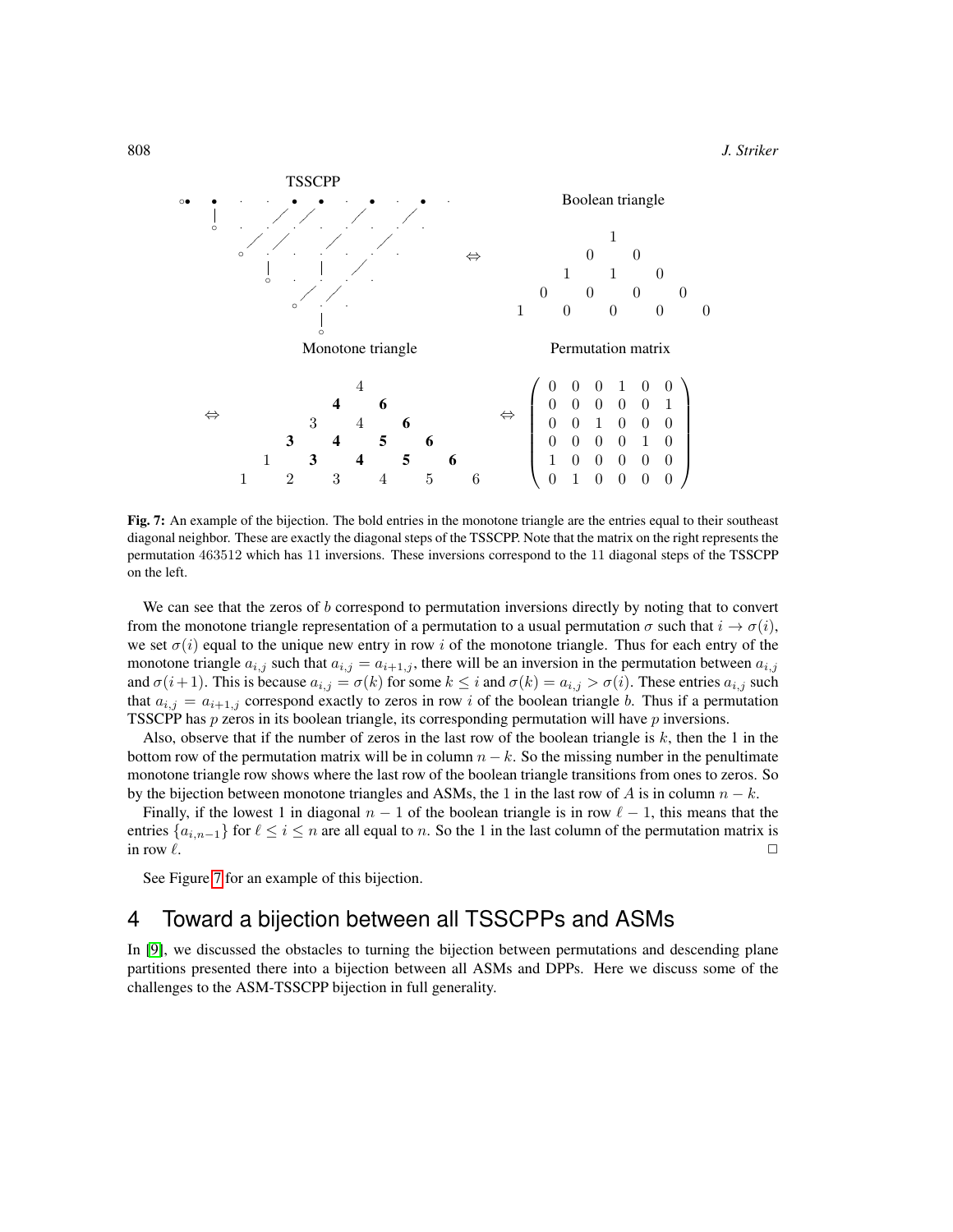#### *A bijection between permutations and a subclass of TSSCPPs* 809

While DPPs have the property that the number of parts equals the inversion number of the ASM (this is now proved, though not bijectively [\[2\]](#page-8-10)), TSSCPPs do not have such a statistic as of yet. We showed that the number of diagonal steps in a permutation-NILP gives the inversion number of the permutation matrix, but this is not true for general TSSCPPs and ASMs. Furthermore, while the number of special parts of a DPP corresponds to the number of −1's in the ASM, there is no such statistic on TSSCPP. It would seem reasonable to conjecture that the −1 of the ASM should correspond to all instances of a vertical step followed by a diagonal step as you go from left to right along a row of the NILP (or a 0 followed by a 1 as you go across a row of the boolean triangle). This holds up to  $n = 4$ , and it seems to hold for arbitrary *n* in the special cases of one  $-1$  and the maximal number of  $-1$ 's ( $\lfloor \frac{n^2}{4} \rfloor$  $\lfloor \frac{n^2}{4} \rfloor$ ). But for the number of  $-1$ 's between 1 and  $\lfloor \frac{n^2}{4} \rfloor$  $\frac{a^2}{4}$ , these statistics diverge.

Di Francesco has noted that the distribution of diagonal steps in the top row of the TSSCPP-NILP corresponds to the refined enumeration of ASMs. So one might hope to begin a general bijection by determining the  $(n - 1)$ st row of the monotone triangle from the top row of the NILP (or the bottom row of the boolean triangle) by left-justifying all the vertical steps and then bijecting in the same way as in the permutation case. After that, though, it is unclear how to proceed. See Figure [4](#page-5-0) for a summary of the various statistics which are preserved in the permutation case DPP-ASM-TSSCPP bijections and which should correspond in full generality. (See [\[9\]](#page-8-6) for further explanation on the DPP case.)

| <b>DPP</b>              | <b>ASM</b>                   | TSSCPP boolean triangle               |
|-------------------------|------------------------------|---------------------------------------|
| no special parts*       | $no - 1's$                   | rows weakly decrease                  |
| number of parts*        | number of inversions         | number of zeros                       |
| number of $n's^*$       | position of 1 in last column | position of lowest 1 in last diagonal |
| largest part value that | position of 1 in last row    | number of zeros in last row*          |
| does not appear         |                              |                                       |

Fig. 8: This table show the statistics preserved by the permutation case bijections of this paper and [\[9\]](#page-8-6). There is a star by the DPP and TSSCPP statistics that have the same distribution as the ASM statistic in the general case.

Finally, we compare this work with another recent bijection due to Biane and Cheballah. In [\[3\]](#page-8-7), the authors give a bijection between *Gog* and *Magog trapezoids* of two diagonals. (*Gog triangles* are exactly monotone triangles. *Magog triangles* can be seen to be in bijection with the TSSCPP boolean triangles considered here. The term *trapezoid* indicates the truncation of the triangle to a fixed number of diagonals.) Their bijection is both more and less general than the one of this paper. It is more general in the sense that it includes configurations corresponding to the −1 in an ASM, where we consider only permutations. It is less general in that it uses only two diagonals of the triangle, where we are able to consider the full triangle.

Experimental evidence suggests the bijection of [\[3\]](#page-8-7) and the bijection of this paper may coincide (up to slight deformation) in the case of permutation monotone triangles, truncated to two diagonals. Perhaps the combination of these two perspectives will provide insight on the full bijection.

## <span id="page-6-0"></span>5 Poset Structure

In [\[10\]](#page-8-9), we examined a poset structure on TSSCPPs, which turned out to be a distributive lattice with poset of join irreducibles very similar to that of the ASM lattice. In this final section, we remark on a new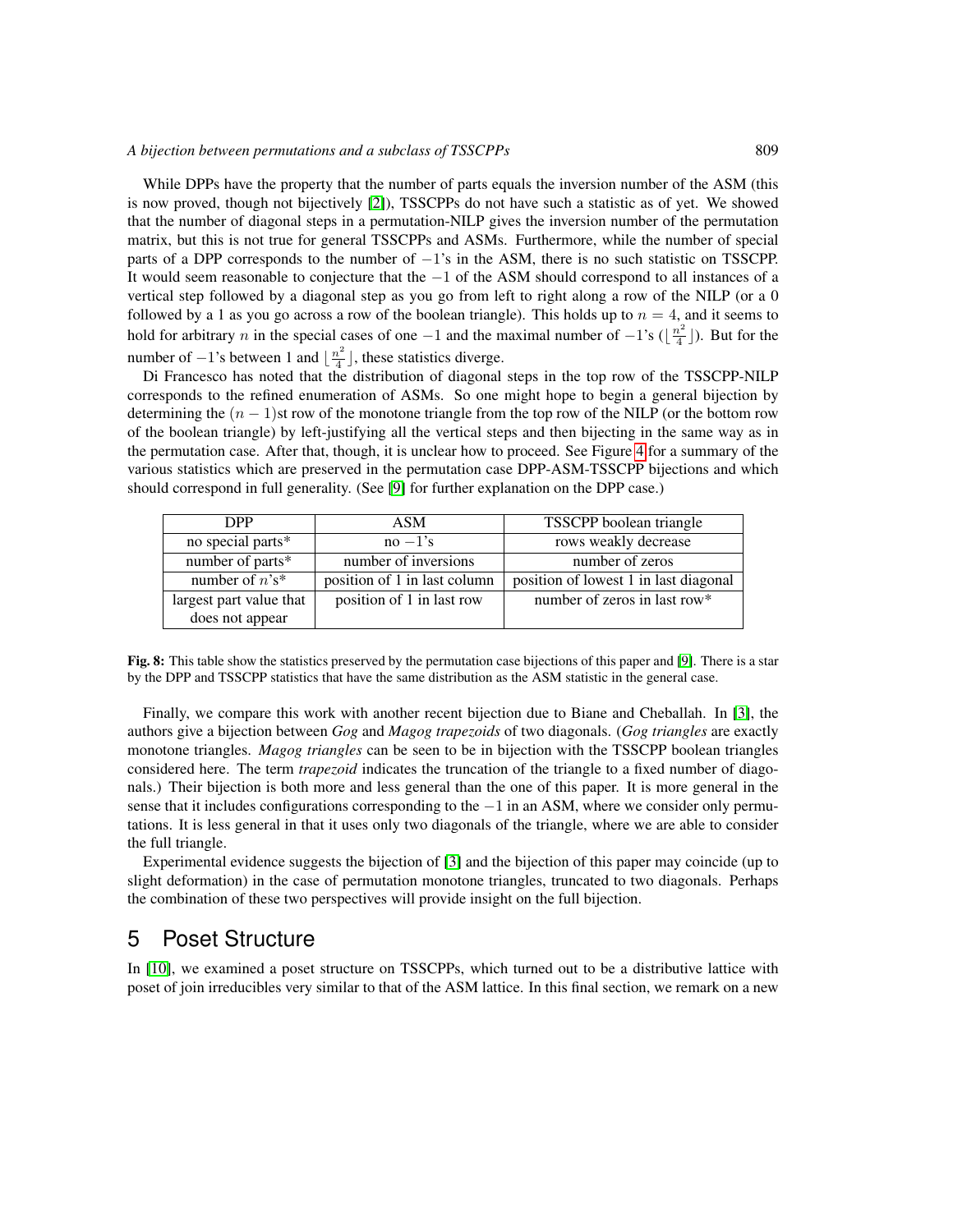partial order on TSSCPPs arising from this perspective which is not a distributive lattice, but which has nice distributive lattice structure when restricted to the permutation case.

Define the *boolean partial order* on TSSCPPs of order n as the boolean triangles of order n ordered by componentwise comparison of the entries. This is an induced subposet of the Boolean lattice on  $\binom{n}{2}$ elements given by only taking the elements corresponding to TSSCPPs. This order on TSSCPPs is not a distributive lattice. But if we further restrict this order to the permutation TSSCPPs, the poset formed is  $[2] \times [3] \times \cdots \times [n]$ , that is, the product of chains of length 2, 3, 4, ..., n, where the order ideal composed of k elements in the chain [i] corresponds to row  $i - 1$  of the boolean triangle containing k 1's. This permutation TSSCPP lattice is a partial order on permutations which sits between the weak and strong Bruhat orders on the symmetric group. It contains all of the ordering relations of the weak order plus some of the additional relations of the strong order. See Figure [9.](#page-7-0)



<span id="page-7-0"></span>Fig. 9: From left to right: The weak order on  $S_3$ , the boolean partial order on permutation TSSCPPs of order 3, and the strong Bruhat order on  $S_3$ .

Conversely, the natural partial order on all ASMs is the distributive lattice of monotone triangles, but its restriction to permutations is the strong Bruhat order, which is not a lattice. In fact, the ASM lattice is the smallest lattice to contain the Bruhat order on the permutations as a subposet (i.e. it is the MacNeille completion of the Bruhat order [\[11\]](#page-8-11)). See Figure [10](#page-7-1) for a comparison of this order on ASMs with the TSSCPP boolean order.



<span id="page-7-1"></span>Fig. 10: Left: The boolean partial order on TSSCPPs of order 3. Right: The lattice of  $3 \times 3$  ASMs.

We hope that the study of this new partial order on TSSCPPs will provide insight on the combinatorics of these objects and the associated outstanding bijection problems.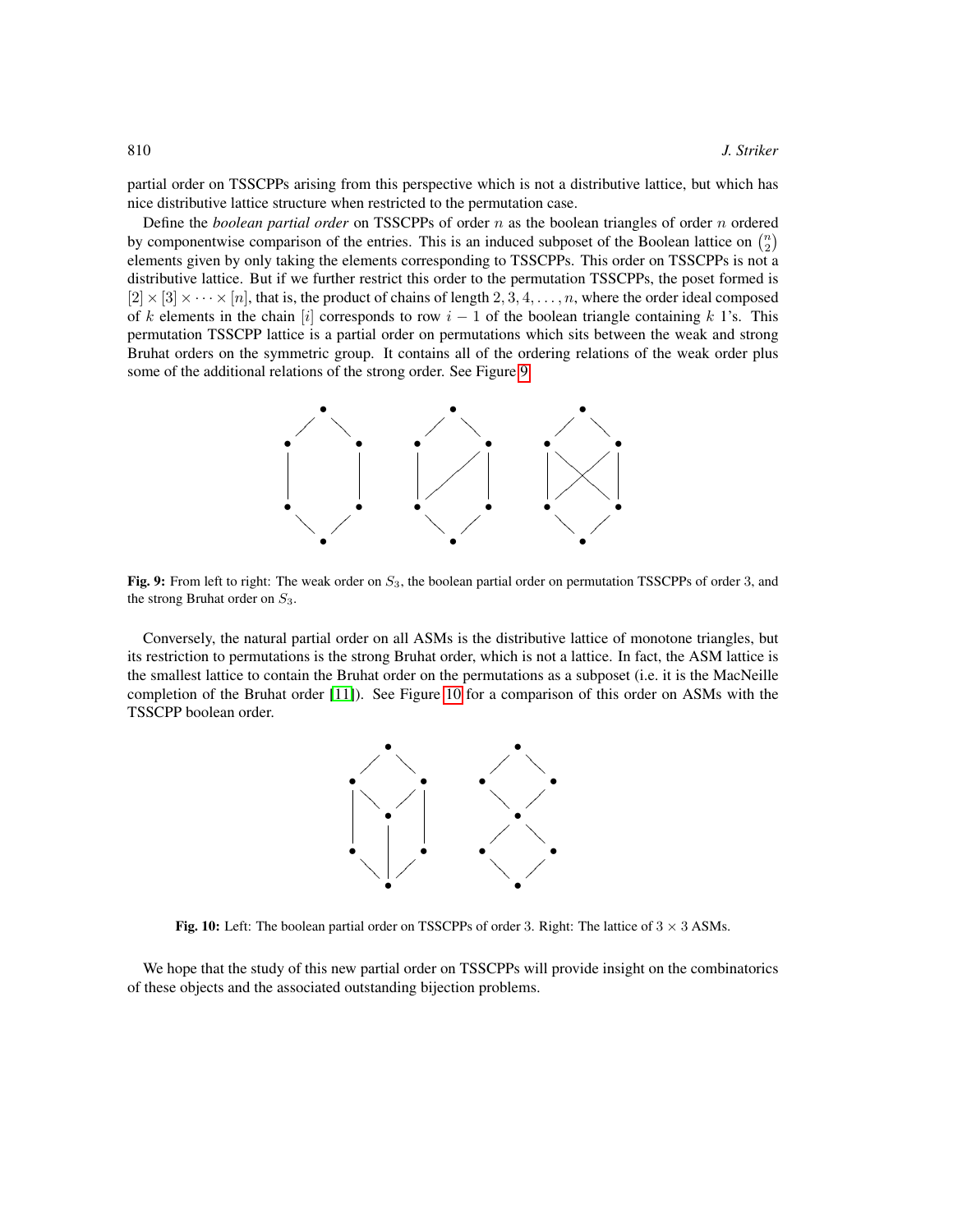#### References

- <span id="page-8-2"></span>[1] G. Andrews, Plane partitions. V. The TSSCPP conjecture, J. Combin. Theory Ser. A, 66 (1994), 28-39.
- <span id="page-8-10"></span>[2] R.E. Behrend, P. Di Francesco, and P. Zinn-Justin, On the weighted enumeration of alternating sign matrices and descending plane partitions, J. Combin. Theory Ser. A 119 (2012), no. 2, 331363.
- <span id="page-8-7"></span>[3] P. Biane and H. Cheballah, Gog and Magog triangles, and the Schtzenberger involution, Sém. Lothar. Combin. 66 (2011/12), 20 pp.
- <span id="page-8-5"></span>[4] D. M. Bressoud, Proofs and confirmations; The story of the alternating sign matrix conjecture, MAA Spectrum, Mathematical Association of America, Washington, DC (1999).
- <span id="page-8-8"></span>[5] P. Di Francesco, Totally symmetric self-complementary plane partitions and the quantum Knizhnik-Zamolodchikov equation: a conjecture, J. Stat. Mech. P09008 (2006).
- <span id="page-8-4"></span>[6] G. Kuperberg, Another proof of the ASM conjecture, Inter. Math. Not., 3 (1996), 139-150.
- <span id="page-8-0"></span>[7] W.H. Mills, D.P. Robbins, and H. Rumsey, Jr., Alternating sign matrices and descending plane partitions, J. Combin. Theory Ser. A, 34 (1983), no. 3, 340–359.
- <span id="page-8-1"></span>[8] W.H. Mills, D.P. Robbins, and H. Rumsey, Jr., Proof of the Macdonald conjecture, Invent. Math., 66 (1982), 73–87.
- <span id="page-8-6"></span>[9] J. Striker, A direct bijection between descending plane partitions with no special parts and permutation matrices, Discrete Math., 311 (2011), 2581-2585.
- <span id="page-8-9"></span>[10] J. Striker, A unifying poset perspective on alternating sign matrices, plane partitions, Catalan objects, tournaments, and tableaux, Adv. Appl. Math. 46 (2011), no. 1-4, 583–609.
- <span id="page-8-11"></span>[11] A. Lascoux, A. and M. Schützenberger, Treillis et bases des groupes de Coxeter, Electron. J. Combin., 3 (1996), no. 2.
- <span id="page-8-3"></span>[12] D. Zeilberger, Proof of the alternating sign matrix conjecture, Electron. J. Combin. 3 (1996), no. 2.